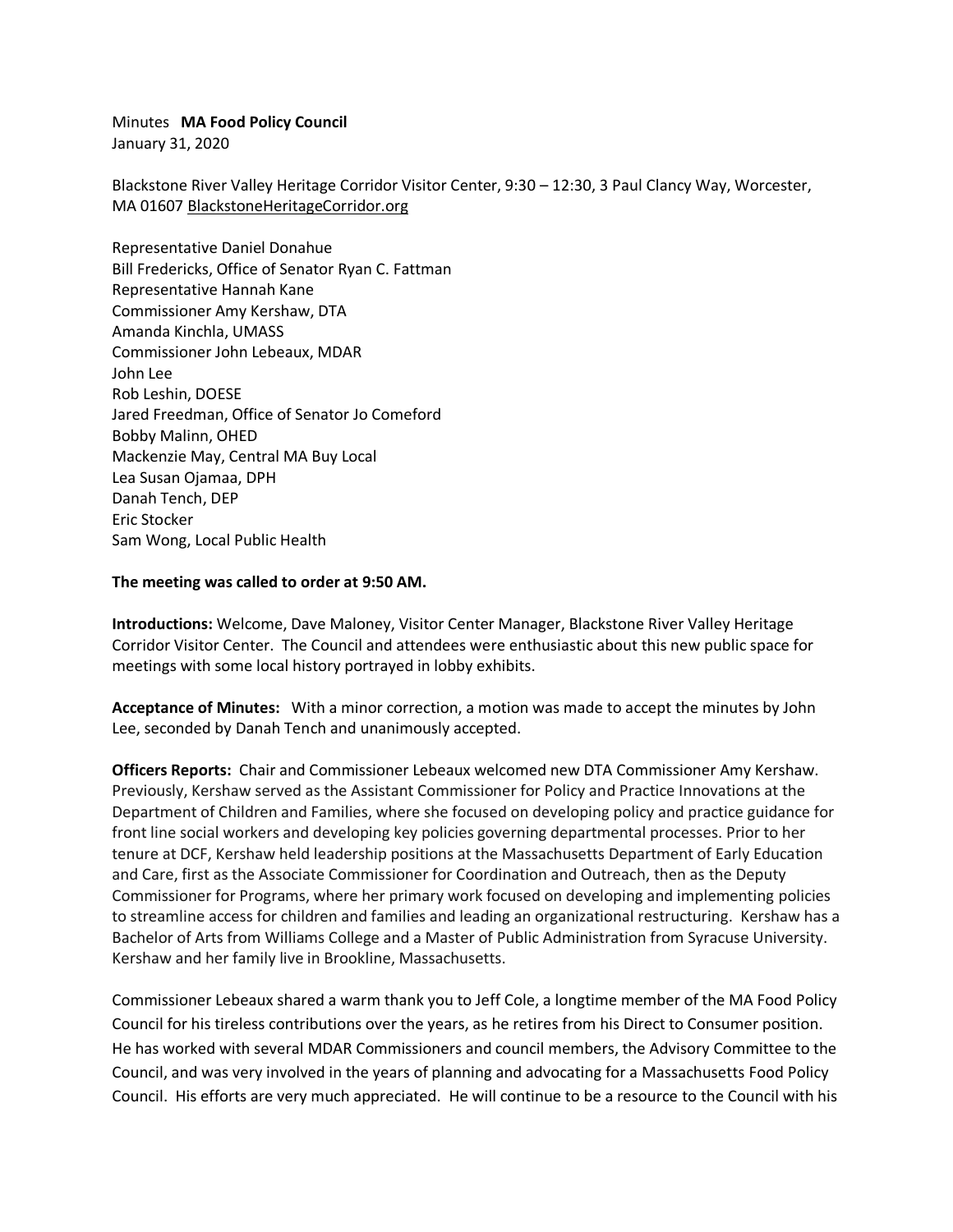important institutional memory and contributions as a staff member of the MA Food System Collaborative.

The new appointee to the Direct to Consumer position was introduced. Mackenzie May, sworn in on January 17, was welcomed and shared some background. She coordinates the Central Massachusetts Buy Local organizations.

Commissioner Lebeaux: Over the course of the year, a focus will be on climate change and the food system, an interest of EEA. Agriculture may be contributing to climate change but agriculture can also be a part of the solution.

# **MA Food Caucus update:** Representatives Hannah Kane and Daniel Donahue

The Food System Caucus was established a year ago. A current focus is a review of the past year, and the status of legislation, plans and budget requests. The Caucus celebrates having 126 members out of 200, the 2<sup>nd</sup> largest of the delegations. Food access, insecurity and farmland protection continue to be priorities. All 6 co-chairs met with met with Commissioner Kershaw re: HIP. Representative Donahue commended Representative Kane for all her work.

# **MA Food System Collaborative Update:** (Commissioner Lebeaux in the absence of Winton Pitcoff)

- The Forum was the biggest ever and generated lots of ideas for future work, particularly around food system education and equity issues related to access to local foods.
- The Collaborative published a report on food waste, "Reducing Food Waste in Massachusetts: Local Successes Informing Statewide Solutions," which includes a set of case studies of food waste reduction efforts around the state, an analysis of existing policies that support these efforts, and a set of proposals for strengthening them. The report is available in the resources section of the Collaborative's website.
- The Collaborative is working to get funding in the supplemental budget for HIP to try to avoid a suspension and have set \$10.5 million as the request for FY21. This would allow for year-round operation as well as the addition of some farm vendors in areas of the state that are currently underserved by the program. HIP Lobby Day at the state house will be March 19, 2020.

Hannah Kane commemorated the Collaborative's Forum. At the event, she presented a citation to Winton Pitcoff for his work, crediting him with the plan to develop the Caucus. She praised him and his strong advocacy work.

**Local Food Policy Council**: Initiatives and outcomes relating to climate change: Cambridge Public Health Department, Dawn B. Olcott, MS, Manager, Public Health Nutrition Services, Healthy Eating/Active Living

The Council was appointed by the city managers with 20 members and went from a food policy council to a food and fitness council, considering the importance of activity. It's part of MA in Motion. The group is embedded in the city of Cambridge. Work groups are formed as needed. Including urban ag, snap matching, and a water coalition. The Council recommends priorities.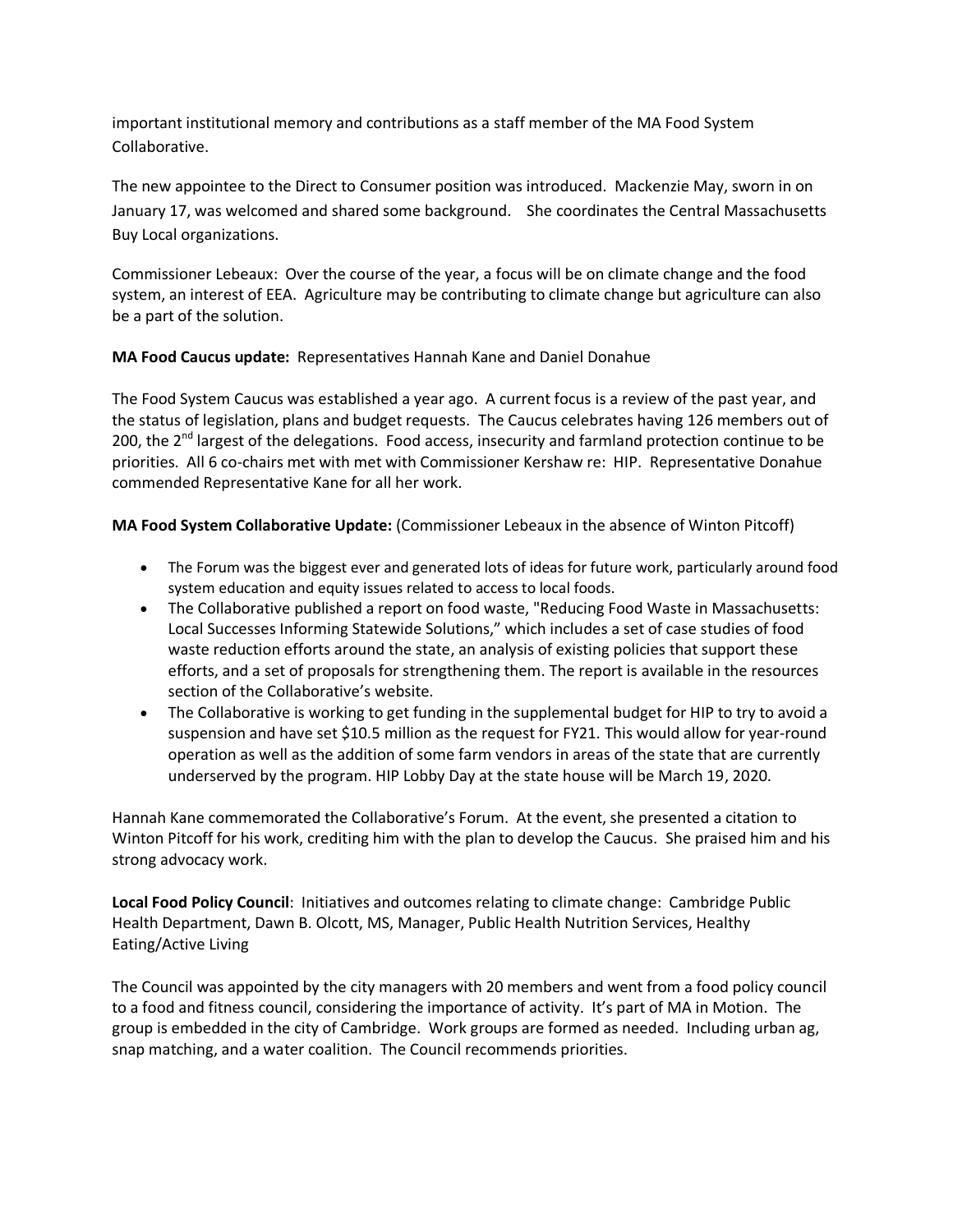There is a policy, systems and environmental changes focus. The Council advises on strategies, activities and action plans, and is involved in the work groups. A lot of food and fitness work becomes part of the action plans and feeds into city staff work, being very circular with benefits for partnerships between the city departments.

An overall goal is improving health through access and activity. Racial justice, climate and community resilience are also priorities. Climate change is part of all discussions. The DPH and city have been monitoring body mass indexes, which are improved, but disparities are disturbing. Black and Hispanic students have not improved while others have. What can be done? There is a focus on early childcare programs, including a review of the menus and physical activities. The Council is looking at more plantbased and vegetarian foods which tie into climate change mitigation, and fewer sugary drinks, and bringing all the concerns together. Current and on-going projects focus on healthy eating and urban agriculture. School food and a wellness policy has been a priority. The foodservice improvements are impressive.

A recent article in the journal Lancet suggests the single biggest lever for climate change is food. There is a tap water task force to promote water as a beverage of choice and reduce bottle use and sugary beverages. Cambridge has an established food rescues system, Food for free. Cambridge also has a climate change zoning ordinance and public health regulations for urban agriculture.

There is also a SNAP match program (\$30,000) which includes three markets. The matching funds of \$15 per shopper come from a Community Development line item in the budget (\$20,000) and the remainder through fundraising (\$10,000).

A first climate project was to promote cycling and walking in the city and includes a bike share program. Bicycling and walking safety for second and sixth graders are programs as well as strengthening the safe routes to school in the policy.

An urban ag task force has existed since2013 with a zoning ordinance and public health safety and sanitation regulations. MAPC has been an important partner with a Health Lens Analysis to maximize positive health impacts. Urban ag is also looking to expand the area where it is allowed re: zoning and rooftop and community farms, and hydroponic farming to better enable those who want to grow their own food. Ecosystem Impact is part of the analysis and a strong focus on access in low income and affordable housing. There is a community engagement team that is part of city staff. There is not a separate budget for the Council; rather, it's embedded in all the work.

**Program:** Metropolitan Area Planning Council (MAPC): Farming and climate change report, Jeanette Pantoja, MAPC Public Health Planner; Heidi Stucker, MAPC, Assistant Director of Public Health; and Dave Dumaresq, Farmer Dave, tbc.

MAPC has ten years of working on climate resiliency experience, using flexible funding for a Climate Perspectives project. Four focus groups were held including a farmer group. They are experiencing more unpredictability in temperatures, with significant impacts. There are several state and federal programs to support climate resiliency including MDAR's Agricultural Environment Enhancement Program AEEP, Ag Climate Resiliency and Efficiency (ACRE). Rewards for growers using more resilient practices should be considered. Some regulations may be outdated and do not account for changing climate conditions. This is tied to the MA Local Food Action Plan via direct goals in land, inputs, and farming. The report is on the MAPC website at Mapc.org/resource-library/climate-perspectives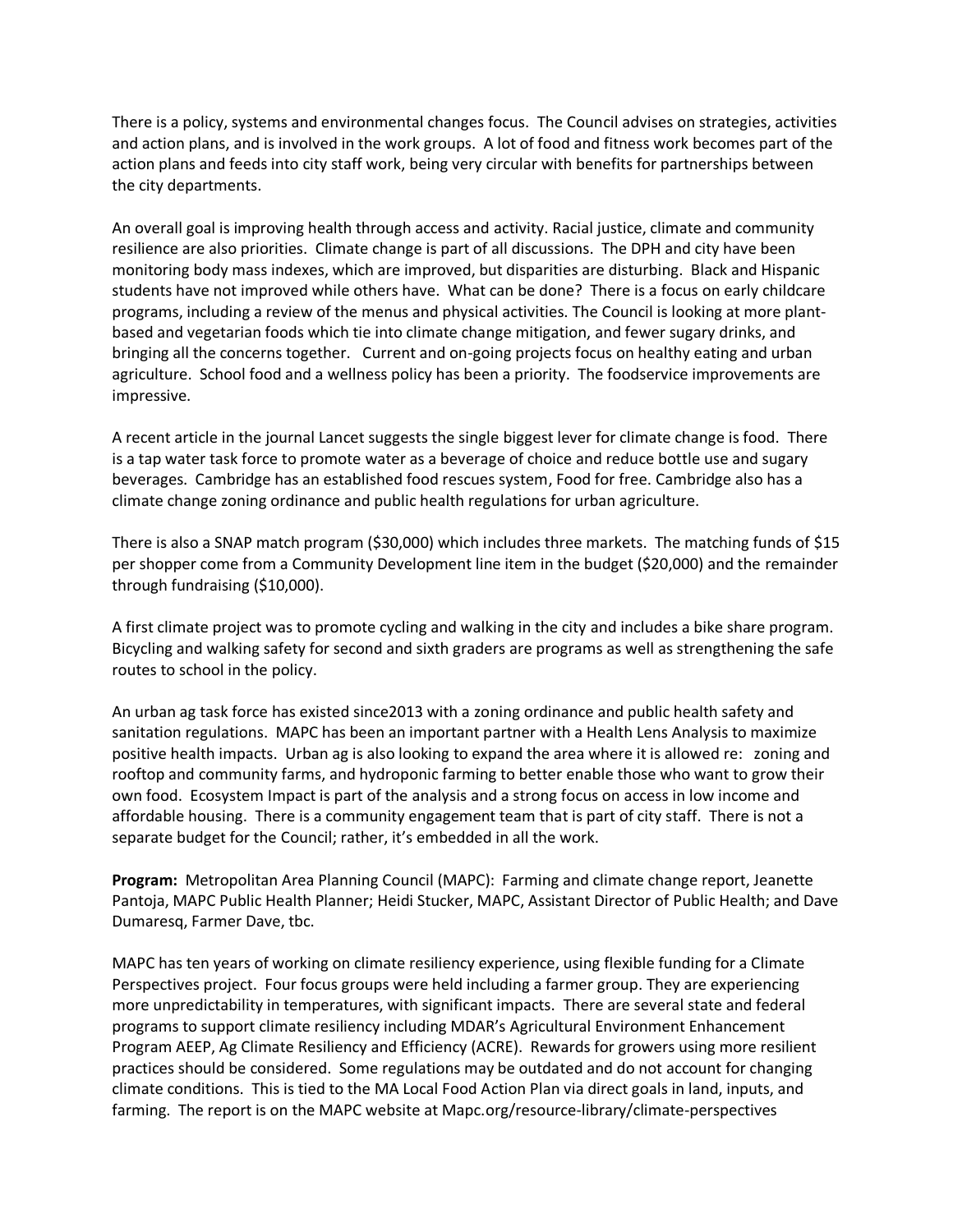The MAPC artist in residence, Hortense Gerardo, shared how to embody the data findings from the project. Fish were created made by materials used by each of the focus groups, with thought bubbles based on excerpts from the focus groups. In addition, short videos were made to share experiences from focus group members.

Farmer Dave shared comments: The amount of food produced in US has declined: 35 percent of produce and 50 percent of fruit are imported. Eating more local has an important impact on climate change. The climate has a big impact on our production. Climate irregularities are becoming more consistent. New construction and technology are helping with these topics but is expensive. The timing of the HIP suspension has been problematic. Legislative issues can have a negative impact on markets, in this case with HIP. Comment: The distribution of food allows a healthy diet and employs many along the way. A: About 4% of what we eat locally is from MA. The idea is to maximize production while relying on a national and global supply chain. The US has some of the lowest food cost and highest food workers. Comment: Most people have no clue about what's local. A: The disconnect with our food system is getting worse.

Question: How much of your energy is solar? A: Between 75-100%. Comment to Farmer Dave: You are successful because your personality brings people to your farm. Farmers must develop a bit of a personality beyond the quality of the produce. You must do more than grow vegetables - you must sell yourself and your product.

Comment: We are seeing huge swaths of younger consumers buying local food who are interested in environmental issues. What about CSA's? A: CSAs have grown and are stable. In some cases, it's not complementary to consumer's lifestyles. Farmers Markets remain steady. Farmer's markets sales in lower income neighborhoods result in a higher volume. We also sell through MEFAP. It would be great to have more of the fund focus on local, now it's about 10%. We also donate to food pantries and did a Facebook post to donate excess product. Comment: Legislation on food donations would allow tax donations and is part of the Food System Caucus.

Question: Could MA encourage transparency in labeling so those who do care about local could make a choice? There can be a huge variation in the flavor and nutritional profile of food based on the soil. Soils sequester more carbon. Could farmers get credit for carbon sequestration? Europe has payments for growers to get reimbursed for sustainable practices including the health of the soil. The soil is the future of the farm.

Jared Freedman: Last night the senate was debating climate change. Senator Comerford is the lead for the healthy soils bill re: cover cropping and carbon sequestration, to support farmers needing to adopt and how the legislature can support that adaption. A priority is to support predictability as much as possible. Any support for the healthy soils bill is much appreciated.

**Healthy Beverage Campaign**: Rebecca Toutant, Registered Dietitian, Certified Diabetes Educator, Personal Trainer, Cambridge Health Alliance - Wellness Manager

There are a broad range of health programs provided through 18 locations. Research about sugar sweetened beverages shows them as a major contributor towards obesity and diabetes.